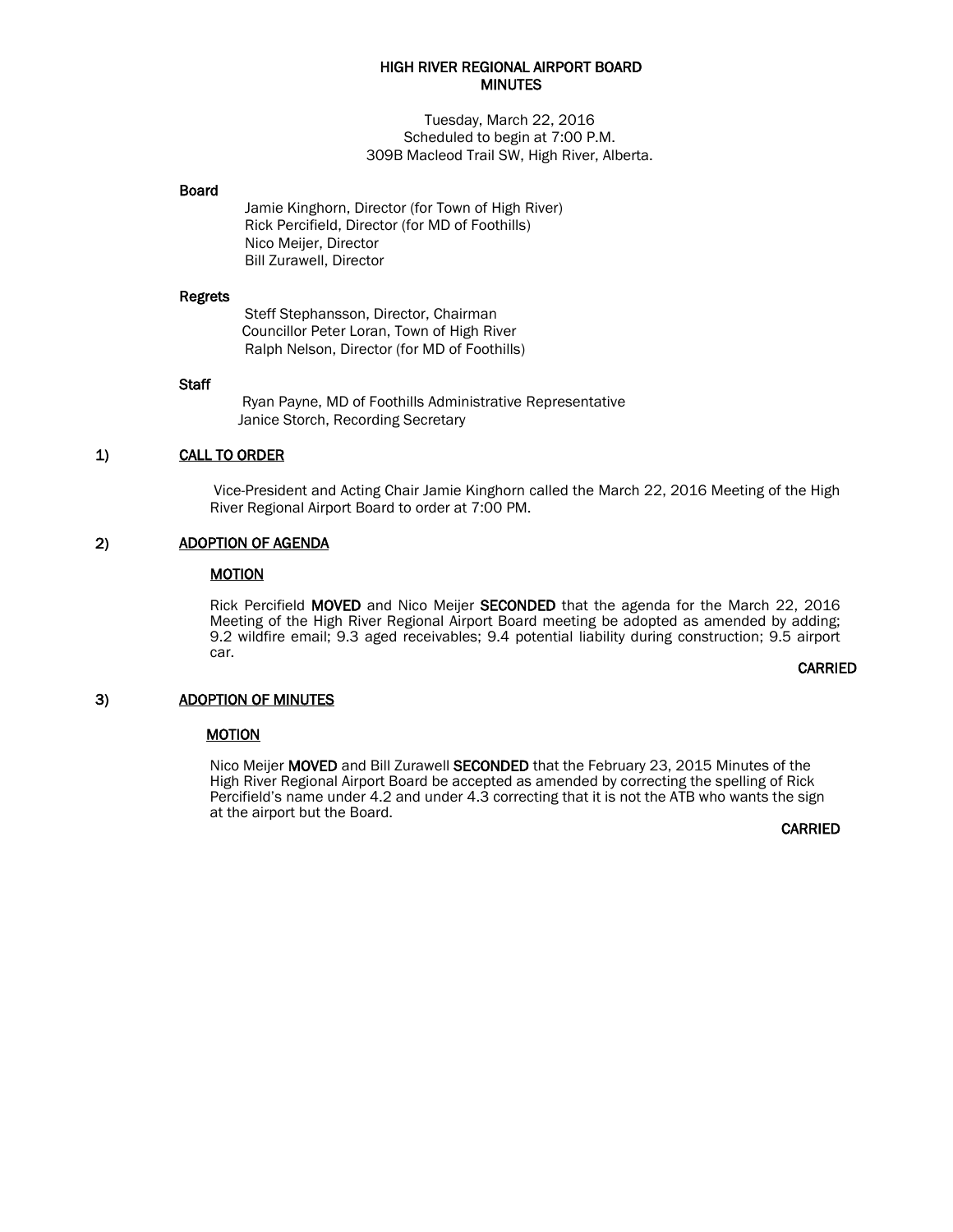High River Regional Airport Board Minutes March 22, 2016 Page 2

## 4) FINANCIAL REPORTS

## 4.1) TREASURY MONTHLY REPORT SUMMARY

Bill still needs to get his signature on the signing authority of the bank. Bill went over the new graphics for revenue, expenses and working capital that he will be presenting each month and explained how he will present the reporting each month. Bill inquired as to what the terms and conditions of the long term debt are. Ryan and Rick explained that as money comes in for sale of lots the Board must turn over the full amount until the debt is paid. Ryan also stated that when the true cost of the reclamation of the lots being done in the spring, is calculated, that will be added to the long term debt and will be spread over the lots, so that it is added to the sale price.

Aged receivables: Flying High has paid their debt in full plus interest. Group discussed particulars of outstanding amounts. On invoices for aircraft parking on the ramp it should include idents of the aircraft.

Bill indicated there are some lots that have secured financing under the headlease and would like to be able to know which lots those are.

## 5) AIRPORT LIAISON (JAMIE KINGHORN)

## 5.1) NEW LOT APPLICATIONS

Jamie indicated that most potential applicants are stating they are having trouble getting financing and that is what is holding up them applying. Ryan added that there have been a development applications issued for P44 and C12.

## 5.2) Parking Report

Steff goes out every Friday and takes inventory of who is parking and sends to Roseanne and she invoices these aircraft for the ramp parking.

# 6) ACTION LIST

Group went over the action list.

## 7) OLD BUSINESS

#### 7.2) TIE-DOWN AREA DESIGN

Group made a motion during the action list review which stated:

#### MOTION

Rick Percifield MOVED and Nico Meijer SECONDED to accept the revised 26 lot design for the tiedown area, with the option to develop the 6 lots to the East of the main taxiway at a future date.

CARRIED

#### 7.3) BUSINESS PLAN – GRANT APPLICATION UPDATE

Nothing new to report, waiting decision.

#### 7.4) DRAFT POLICY STATEMENT RE FEE PAYMENT REQUIREMENTS

Completed under action list.

#### 8) STAKEHOLDER MEETING ITEMS